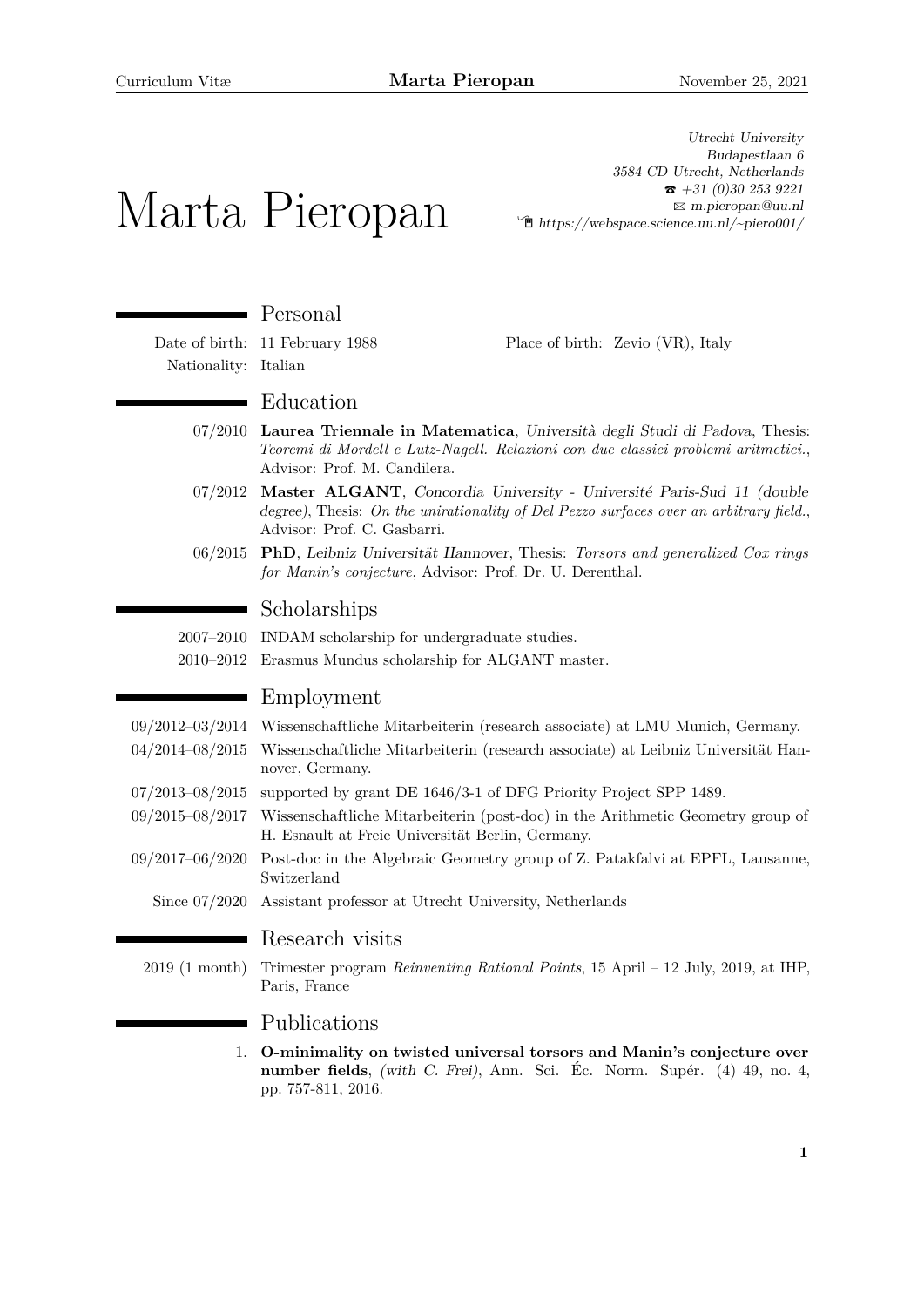- 2. **Imaginary quadratic points on toric varieties via universal torsors**, Manuscripta Math. 150, no. 3, pp. 415-439, 2016.
- 3. **Cox rings over nonclosed fields**, (with U. Derenthal), J. Lond. Math. Soc. 99, no. 2, pp. 447-476, 2019.
- 4. **The split torsor method for Manin's conjecture**, (with U. Derenthal), Trans. Amer. Math. Soc. 373, no. 12, pp. 8485–8524, 2020.
- 5. **On Galois descent of complete intersections**, Math. Res. Lett. 28, no. 4, pp. 1243-1254, 2021.
- 6. **Campana points of bounded height on vector group compactifications**, (with A. Smeets, S. Tanimoto and A. Varilly-Alvarado), Proc. Lond. Math. Soc. 123, no. 3, pp. 57–101, 2021.
- 7. **On rationally connected varieties over** *C*<sup>1</sup> **fields of characteristic 0**, Algebra Number Theory, to appear. Preprint: arXiv:1905.02227.

#### Conference Reports

8. **O-minimality and Manin's conjecture**, Oberwolfach Rep. 14, no. 2, pp. 1366- 1368, 2017.

#### Preprints

9. **Hyperbola method on toric varieties**, (with D. Schindler), arXiv:2001.09815, submitted.

## Teaching experience

Teaching assistant

- Fall 2012 Exercise classes: Algebraic Geometry 1, at LMU Munich.
- Spring 2013 Exercise classes: Algebraic Geometry 2, at LMU Munich.
	- Fall 2013 Exercise classes: Algebraic Geometry 1, at LMU Munich.
- Fall 2014 Exercise classes: Algebra 1, at Leibniz Universität Hannover.
- Spring 2018 Master/PhD seminar supervision: Sheaf Cohomology, at EPFL.
- Fall 2018 Tutor coordination: Analysis I, at EPFL.
- Fall 2019 Tutor coordination: Analysis I, at EPFL.

Bachelor courses

- Fall 2017 Rings and Modules, at EPFL.
- Spring 2021 Advanced Mathematics, at University College Uttrecht.
- Spring 2021 Introduction to Algebraic Varieties, at Utrecht University. Master courses
	- Fall 2021 Advanced Algebraic Geometry: Topics in Birational Geometry (joint with D. Martinelli), at Utrecht University.

### Students

- Fall 2018 Hector Pelletier, Master's semester project, at EPFL.
- Fall 2019 Grégoire Thomazeau, Master's thesis, at EPFL.
- Spring 2021 Marloes van Bokhoven, Bachelor's thesis, at Utrecht University.
	- current Matthijs Holstege, Bachelor's thesis, at Utrecht University.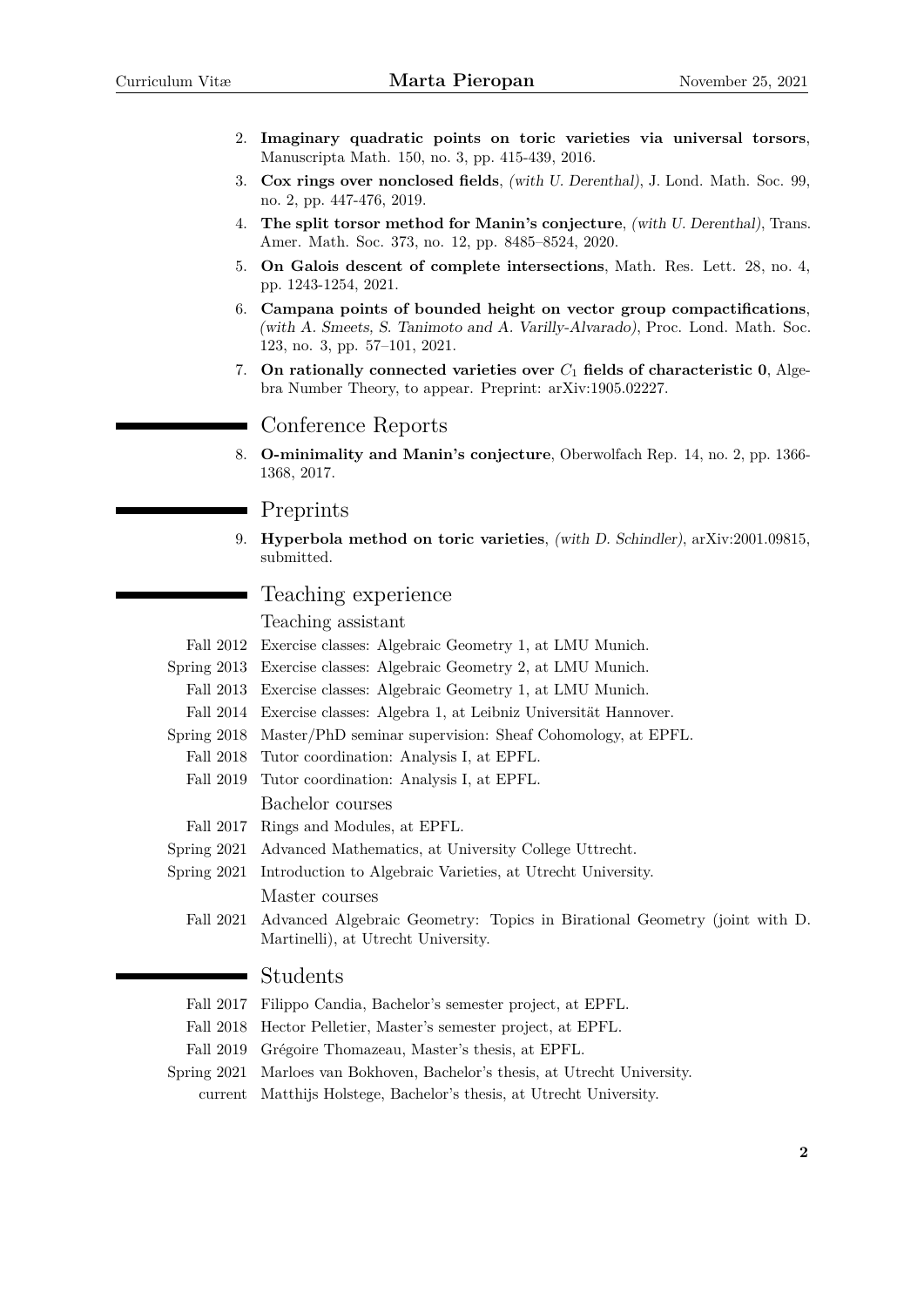| current<br>$\it current$ | Anouk Greven, Master's thesis, at Utrecht University.<br>Boaz Moerman, PhD thesis, at Utrecht University.                                                                                                                                              |  |  |
|--------------------------|--------------------------------------------------------------------------------------------------------------------------------------------------------------------------------------------------------------------------------------------------------|--|--|
|                          | Research seminars organized                                                                                                                                                                                                                            |  |  |
| Fall 2016                | Reading seminar: Berkovich spaces, birational geometry and motivic zeta functions,<br>at FU Berlin.                                                                                                                                                    |  |  |
| 2020/2021                | Reading seminar: Logarithmic geometry and Gromov-Witten theory, at Utrecht<br>University.                                                                                                                                                              |  |  |
| Fall 2021                | Reading seminar: The circle method, at Utrecht University.                                                                                                                                                                                             |  |  |
| Fall 2021                | AG Preprint seminar: on recent preprints in the algebraic geometry or number<br>theory sections on arXiv.org, at Utrecht University.                                                                                                                   |  |  |
|                          | Meetings organized                                                                                                                                                                                                                                     |  |  |
| 05/2018                  | Workshop Birational Geometry and Arithmetic at the Institute for Computa-<br>tional and Experimental Research in Mathematics (ICERM), Brown University,<br>Providence, USA. Coorganizers: A. Auel, S. Tanimoto, Y. Tschinkel, A. Várilly-<br>Alvarado. |  |  |
| 11/2021                  | EWM-NL Annual Meeting 2021: The Importance of Networking at Utrecht Uni-<br>versity, Netherlands. Co-organizers: P. Salanevich, M. Vlasiou.                                                                                                            |  |  |
|                          | Invited talks                                                                                                                                                                                                                                          |  |  |
| 11/2021                  | Workshop on birational geometry, Moscow, Russia (online).                                                                                                                                                                                              |  |  |
| 09/2021                  | Arithmetic Statistics and Local-Global Principles, Vienna, Austria.                                                                                                                                                                                    |  |  |
| 05/2021                  | Zoom Algebraic Geometry Seminar (online).                                                                                                                                                                                                              |  |  |
| 04/2021                  | VaNTAGe Seminar (online).                                                                                                                                                                                                                              |  |  |
| 01/2021                  | GQT Colloquium, Netherlands (online).                                                                                                                                                                                                                  |  |  |
| 11/2020                  | DIAMANT Symposium, Leiden, Netherlands (online).                                                                                                                                                                                                       |  |  |
| 11/2020                  | Séminaire Théorie des Nombres, Bordeaux, France (online).                                                                                                                                                                                              |  |  |
| 11/2020                  | Utrecht Geometry Centre Seminar, Utrecht, Netherlands (online).                                                                                                                                                                                        |  |  |
| 09/2020                  | DMV Jahrestagung 2020, Chemnitz, Germany (online).                                                                                                                                                                                                     |  |  |
| 09/2020                  | Modern Breakthroughs in Diophantine Problems, Banff, Canada (online).                                                                                                                                                                                  |  |  |
| 10/2019                  | Workhop on Birational Geometry, HSE Moscow, Russia.                                                                                                                                                                                                    |  |  |
| 10/2019                  | Seminar of Geometry at Università Roma Tre, Rome, Italy.                                                                                                                                                                                               |  |  |
| 09/2019                  | Topics in Rational and Integral Points, Basel, Switzerland.                                                                                                                                                                                            |  |  |
| 07/2019                  | Rational points 2019, Schney, Germany.                                                                                                                                                                                                                 |  |  |
| 05/2019                  | Seminari di Algebra e Geometria Algebrica at Università di Torino, Torino, Italy.                                                                                                                                                                      |  |  |
| 02/2019                  | Higher Dimensional Arithmetic Geometry, Kumamoto, Japan.                                                                                                                                                                                               |  |  |
| 02/2019                  | Seminar at KIAS, Seoul, South Korea.                                                                                                                                                                                                                   |  |  |
| 02/2019                  | Seminar at Ajou University, Suwon, South Korea.                                                                                                                                                                                                        |  |  |
| 01/2019                  | Number Theory Seminar, Grenoble, France.                                                                                                                                                                                                               |  |  |
| 11/2018                  | Algebraic Geometry and Number Theory Seminar, IST Austria.                                                                                                                                                                                             |  |  |
| 11/2018                  | Constructions and obstructions in birational geometry, Edinburgh, UK.                                                                                                                                                                                  |  |  |
| 10/2018                  | Basel-Dijon-EPFL Seminar, Dijon, France.                                                                                                                                                                                                               |  |  |
| 08/2018                  | Arithmetic and Geometry of cubic hypersurfaces, Hannover, Germany.                                                                                                                                                                                     |  |  |
| 07/2018                  | Rational Points on Schiermonnikoog, Schiermonnikoog, Netherlands.                                                                                                                                                                                      |  |  |
|                          | 3                                                                                                                                                                                                                                                      |  |  |
|                          |                                                                                                                                                                                                                                                        |  |  |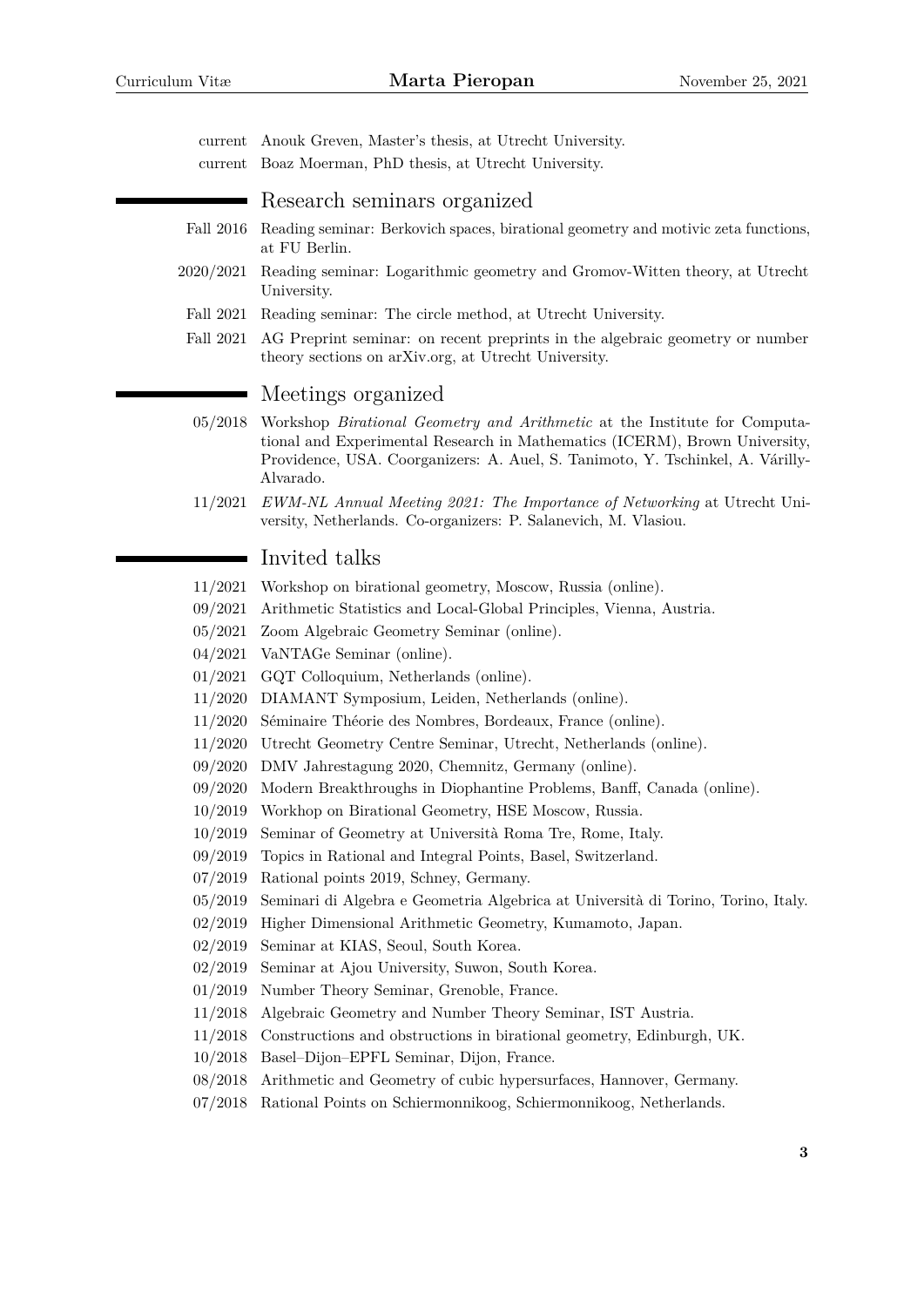- 05/2018 Rational and Integral Points via Analytic and Geometric Methods, Oaxaca, Mexico.
- 03/2018 Number Theory Seminar, Utrecht, Netherlands.
- 03/2018 Number Theory Seminar, Basel, Switzerland.
- 10/2017 Seminar of Algebraic Geometry and Number Theory, Lausanne, Switzerland.
- 07/2017 Where Geometry meets Number Theory, Göteborg, Sweden.
- 06/2017 Workshop on O-minimality and Diophantine Applications, Toronto, Canada.
- 05/2017 Heilbronn Number Theory Seminar, Bristol, UK.
- 05/2017 O-Minimality and its Applications to Number Theory and Analysis, Oberwolfach, Germany.
- 03/2017 Geometry Seminar, Nijmegen, Netherlands.
- 02/2017 Seminar in Algebra, Geometry and Arithmetic, Poznań, Poland.
- 01/2017 NoGAGS, Hamburg, Germany.
- 01/2016 Torsors in Arithmetic and Algebraic Geometry, Nice, France.
- 01/2016 Workshop on Rationality Questions, Bristol, UK.
- 12/2015 Arithmetic Geometry Seminar, FU Berlin, Germany.
- 10/2015 Young Women in Algebraic Geometry, Bonn, Germany.
- 09/2015 5. Jahrestagung DFG-Schwerpunktprogramm 1489, Osnabrück, Germany.
- 07/2015 AMS Summer Institute in Algebraic Geometry, Salt Lake City, USA.
- 06/2015 Rational Points 2015, Schloss Schney, Germany.
- 05/2015 Séminaire "Variétés Rationnelles", Paris, France.
- 02/2015 Intercity Number Theory Seminar, Leiden, Netherlands.
- 02/2015 2. Göttingen-Hannover Number Theory Workshop, Göttingen, Germany.
- 01/2015 Number Theory Seminar, University of Copenhagen, Denmark.
- 07/2014 ENFANT & ELEFANT, Workshop: Analytic Number Theory, Bonn, Germany.
- 07/2014 Oberseminar IAZD, Leibniz Universität Hannover, Germany.
- 03/2014 4. Jahrestagung DFG-Schwerpunktprogramm 1489, Bad Boll, Germany.
- 01/2014 CARP (Collaboration Around Rational Points), Bellairs Research Institute (McGill University), Barbados.
- 09/2013 Summer School in Algorithmic Mathematics, Hamburg, Germany.
- 02/2013 2nd Swiss-French Workshop in Algebraic Geometry, Enney, Switzerland.

#### Institutional responsibilities

since 2020 Department advisory committee, at Utrecht University.

since 2021 Bachelor thesis committee, at Utrecht University.

#### Outreach

since 2020 Local EWM-NL representative at Utrecht University.

#### Academic services

Referee for the following journals: Acta Arithmetica, Bulletin des Sciences Mathématiques, European Journal of Mathematics, International Journal of Number Theory, International Mathematics Research Notices, Proceedings of the London Mathematical Society, Transactions of the American Mathematical Society.

Since 2017 Reviewer for Mathematical Reviews (MathSciNet) and zbMATH.